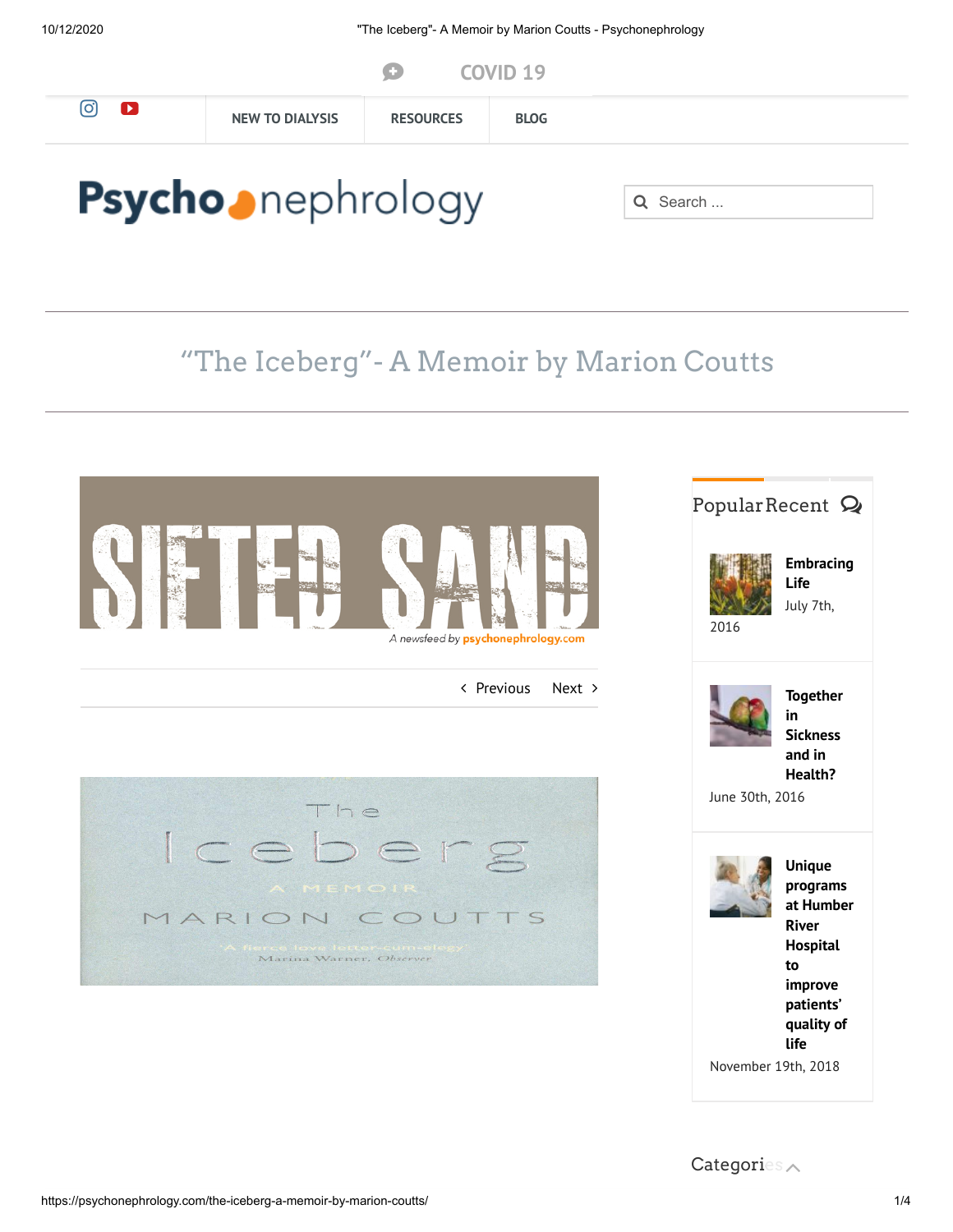#### $T$  The Iceberg - A M[emoir by](https://psychonephrology.com/covid-19/)  $T$ **COVID** 19

#### marion Coutto

### The Iceberg- Marion Coutts

This book is a compelling and moving day-to-day account of the physical and emotional impact of a close family member becoming terminally ill. The writer has beautifully constructed a moving narrative, baring all her emotions and thoughts over a three-year journey as her husband dies with incurable cancer.

This book is written by [Marion](http://www.marioncoutts.com/info.html) Coutts, an artist, and writer. She works in video, film, sculpture, and photography. Her work has been exhibited widely nationally and internationally including solo shows at Foksal Gallery, Warsaw, Yorkshire Sculpture Park and The Wellcome Collection, London. She has held fellowships at Tate Liverpool and Kettle's Yard, Cambridge. She documents her life after her husband Tom Lubbock, whom she was married to for 14 years, is diagnosed with an invasive brain tumor, sited in the area controlling speech and language. For Tom, a celebrated art historian, critic, and collagist, his speech and language capacities were defining abilities. When this devastating illness intruded into their lives, they were painting a rosy picture of life with their 18 months old son, dreaming of seeing their son grow in front of their eyes.

Nothing could have prepared the family for this devastating news. On one side, Marion is caring for an infant who is learning the complexities of speech, while her husband is losing his. In between, she feels bewildered, overwhelmed, and vulnerable. She takes us through this heart-wrenching journey, where every succeeding moment, whether it is a visit to the doctor, surgery, a post-surgery treatment, and even a walk down to the park, brings new apprehensions, hopes, fears, and, of course, dreaded thoughts. In addition to his gradual decline, Tom underwent two brain surgeries over a period of two years. For Marion, the anticipation of what may lie ahead is more painful than knowing the results of the surgery.

The impacts on Marion were both physical and psychological. She sees and experiences the world differently now, simultaneously with and without Tom. For Tom, accepting the fact that he is being slowly robbed of his most important faculties is a devastating loss. Nevertheless, he pursues what he loves most till his death, writing and speaking. Even though he becomes increasingly debilitated, he keeps writing for others and for himself. He maintains a diary which was later published as a memoir: *Until Further Notice, I am Alive*

Multiple paradoxes are recounted in the book. Marion is preparing two kinds of food, one for her husband, with many dietary restrictions, and another one for her son, to meet his growing needs. On one hand, she is looking for a primary school for her son, while at the same time searching for an appropriate nursing

| > Bean-spiration                     |
|--------------------------------------|
| > Clinician's Corner                 |
| > COVID 19                           |
| > Emotional Health                   |
| > For Caregivers                     |
| > From The Blog                      |
| > In conversation Series             |
| > Mental Health                      |
| > Physical Health                    |
| > Psychonephrology<br>Lecture Series |

[Reviews](https://psychonephrology.com/reviews/)

 $> 2017$  $> 2017$ 

[2018](https://psychonephrology.com/2018/)

 $> 2019$  $> 2019$ 

 $> 2020$  $> 2020$ 

[Videos](https://psychonephrology.com/videos/)

#### Global Resources



 $\lambda$